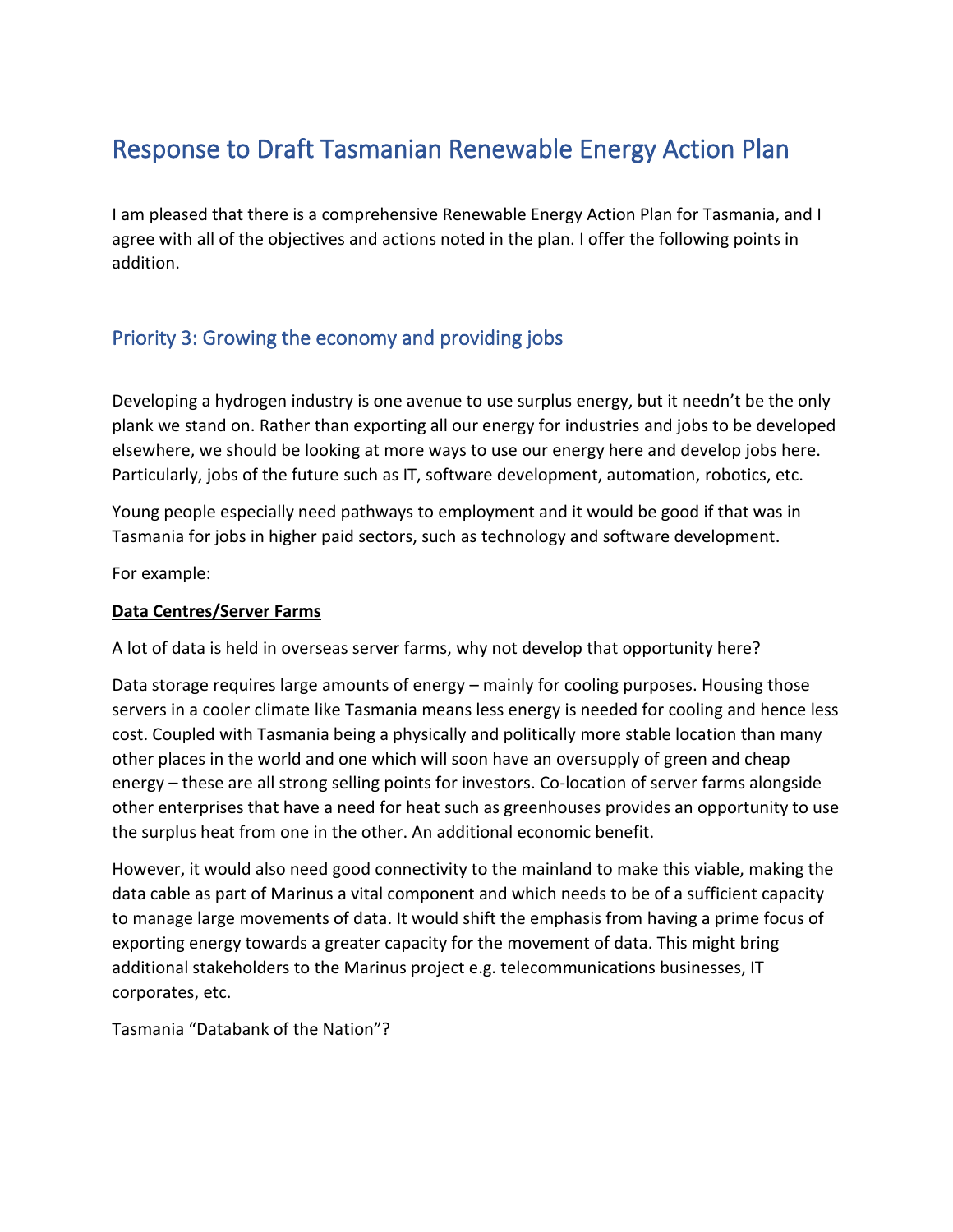# Priority 1: Transforming Tasmania into a global renewable energy powerhouse

### 1.8 Transport industry emissions pathways

There are obvious benefits in shifting transport towards renewable energy – less dependence on oil imports as well as reduced emissions – but making the transition can be difficult. Active programmes and initiatives are needed to drive change rather than leaving it to market forces.

For example, electric vehicles are available overseas in considerably more makes and models than they are in Australia, let alone in Tasmania. Even with the activities of groups like the Australian Electric Vehicle Association sharing information with the general public and running events like Electrikhana, the take up of EVs is slow here. Charging networks are starting to become established, but this has also been slow to date. State government initiatives in this area has been helpful, but more needs to be done to make significant difference in this transition process.

#### **Small Vans**

At the core of most small businesses as well as in the logistics sector, is an army of small to medium vans. They are ubiquitous across all businesses - used for deliveries, by tradespeople, as service vehicles, by retail, as people movers, and a host of other purposes. If these vehicles were electric as opposed to petrol or diesel, there would be a significant shift made towards transitioning Tasmanian transport towards renewable energy that is generated here.

A large proportion of vans are typically used in defined delivery/service areas, so an EV van would generally make sense for a lot of businesses – using 'back at base' charging for the most part with perhaps top-up charging on the go at times and on longer routes. Upfront costs may be more, but the operational costs for fuel and servicing are typically much less. So, financially it should be beneficial to businesses to change to EV vans rather than use petrol/diesel models.

It would also make investment in charging networks more cost effective because with a larger number of EV vans in use, there would be more demand for top up charging during the day, so the likelihood of more chargers being installed.

However, a business wanting to change to an EV van has largely a choice of one, possibly two models and charging networks are still somewhat variable depending on where they are in the state.

By comparison, in Europe, there are probably a dozen or more EV van options – most major car manufacturers have an EV version, but only Renault is bringing one of its models here. There is a perverse situation of dealers/manufacturers not wanting to bring more models here because there is little demand, and there being little demand because there is little choice.

What is needed are ways to join up the dots on supply and demand, to get more models into Tasmania and to educate/inform businesses of the long-term benefits from EV vans, possibly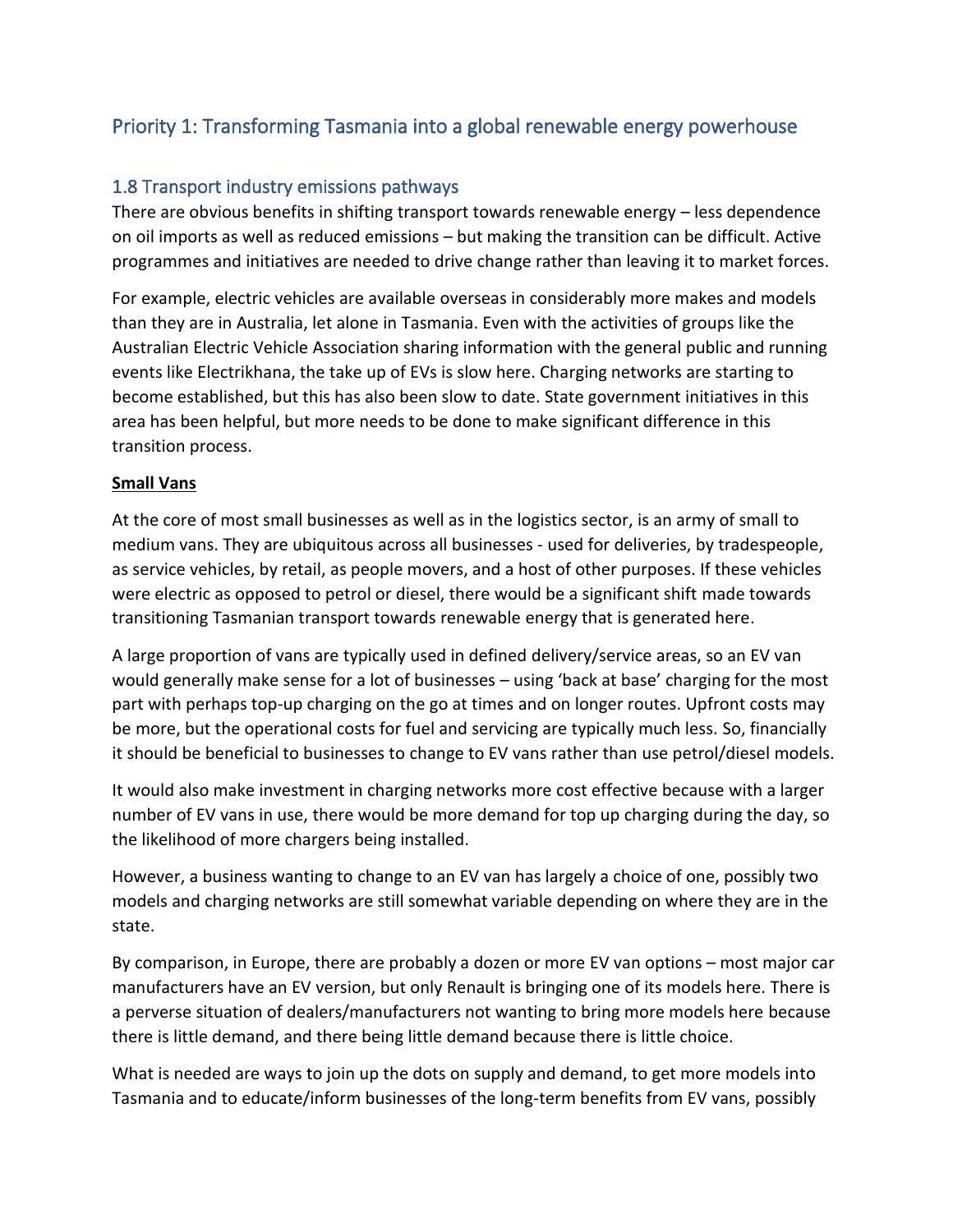with incentives for the early adopters. Bulk purchase for fleets, perhaps? Require each municipality and/or government agency to have at least one EV as part of their fleet? A targeted information programme about EVs specifically for businesses?

Another benefit that a fleet of EV vans bring to Tasmania generally, is that collectively they add resilience to our transport network. In the face of oil supply shocks from stopped or delayed oil tankers, there would at least be the capacity to continue with services, deliveries, trade, and emergency management. If EV vans are in use across all business sectors, even in the worst case scenario of oil supply stopping, business could continue as usual for the large part and Tasmania needn't grind to a halt.

# Priority 2: Making energy work for the Tasmanian community

# 2.6 Continue support for energy efficiency programs

### **We need more than just energy efficiency programs for social housing.**

Tasmanian social housing needs more than energy efficiency programs when a large part of the problem is the lack of affordable heating options. This often leads to houses with significant damp and mould issues.

As one of the energy assessors that participated in Tasmanian government funded energy efficiency programmes, I have assisted over 1000 households with energy saving advice and seen first-hand the conditions of social housing and some of the challenges of heating them faced by people who live there.

A typical house scenario:

- A wired in electric heater in the living space, and no heating in bedrooms.
- The temperature of bedrooms is often similar to outside temperatures (in Tasmanian winters that is usually about the same as the inside of a fridge).
- People spend around 8hrs in that environment to sleep exhaled moisture condenses on cold walls, ceilings and any hard surfaces in the room – ideal conditions for mould to thrive, not for humans.
- Options for heating bedrooms are limited to plug-in electric heaters, which use electricity at the highest tariff rate (Tariff 31) or limited to after 9pm to get off-peak rates (Tariff 93). Young children and babies, the sick, or elderly don't necessarily fit this profile for sleeping, so heating their bedrooms automatically becomes more expensive.

An initiative in New Zealand to improve insulation and heating for houses has been demonstrated to lead to improved health outcomes, less respiratory disease, as well as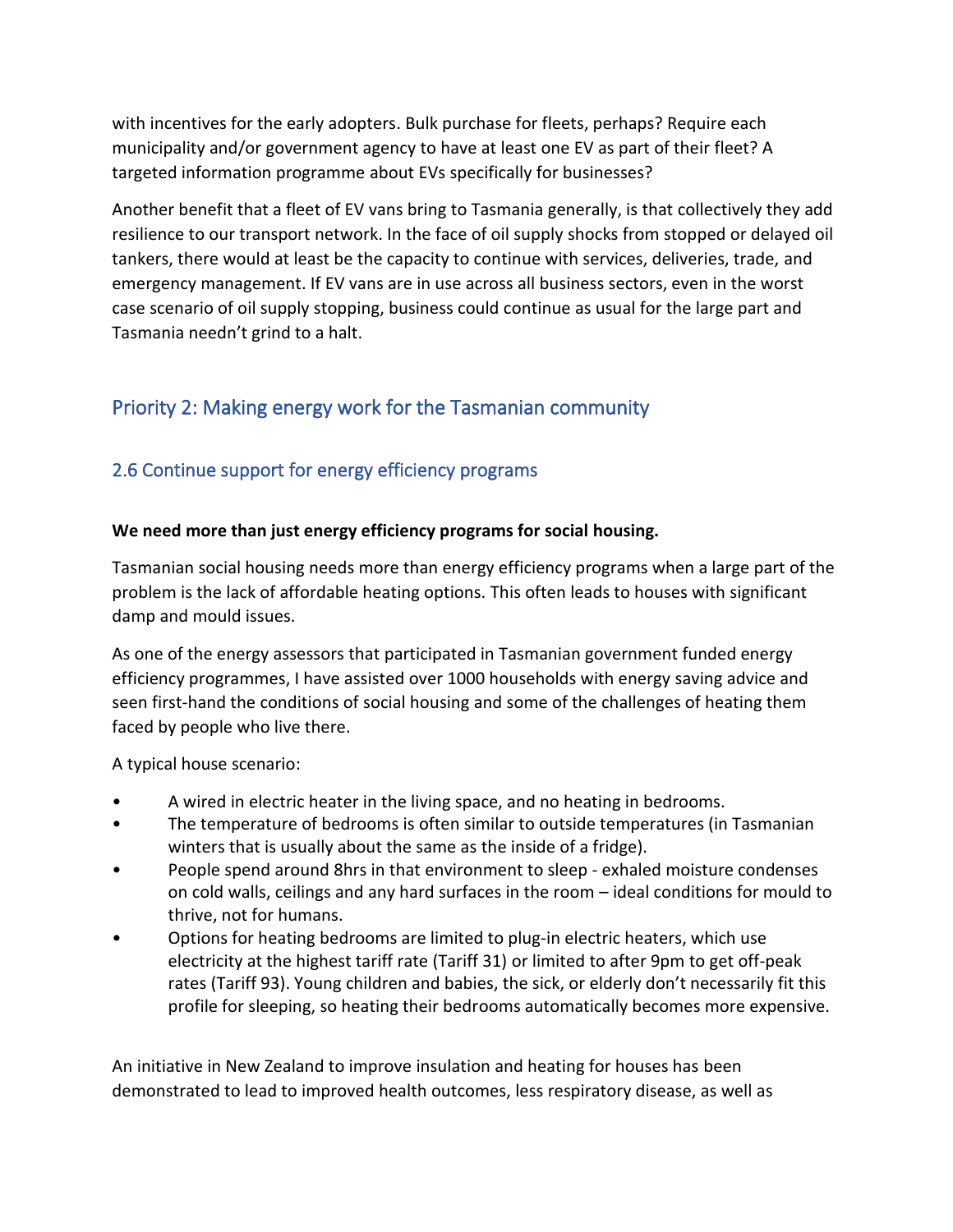increased productivity. A cost/benefit analysis of that programme showed a FOURFOLD benefit over the costs of delivery, through:

- Less hospital and doctors visits, and therefore reduced costs to the healthcare system;
- Less days off work, and therefore increased productivity;
- Stimulus to business from installation work associated with the program.

#### **OFF-PEAK HEATING**

There is a retro-fit solution to the heating dilemma for social housing that could provide an affordable heating option (especially suitable for bedrooms).

A storage heater (aka heat bank) is a technology that uses electricity at a cheaper off-peak time and stores this thermally within 'heat bricks'. The outflow of heat occurs when it is needed which can be over a 24hr period to provide continuous warmth. It is a combination of radiant and convection heat, which gradually warms all the surfaces in the room and not just the air. Warmer walls mean less likelihood of condensation and mould.

The cost for heating would be at a much lower rate as it is using off-peak tariffs.

Note: For comparison - a reverse cycle air-conditioner (aka heat pump) could provide a similar cost of heating, although the time of use and the tariff makes a big difference to this equation, because the electricity is being used when the heat is needed, and people have to be very aware of what times are at peak and off-peak rates. There are other drawbacks to the heat pump in this situation in that it can be noisy and draughty in a sleep setting. As it is heating the air, a lot of heat can also be lost from a room by opening a door. Maintenance tends to be more – filters need cleaning regularly and with more moving parts and components there is more opportunity to fail.

The other big advantage of HEAT BANKS is the benefit to the network by de-coupling the time that a large energy use is needed in the home from the time that the electricity to supply that need is being generated. Heat banks can be viewed as akin to batteries, just that they are storing heat instead of electricity.

#### **AVAILABILITY OF SUITABLE OPTIONS FOR HEATING**

The most commonly installed heating solution that is available in Tasmania is a heat pump. While these are energy efficient, they are not always the most effective heating solution for all circumstances. However, if that is the only type of heater being sold by a supplier, there is no other choice available to the homeowner, even if a heat pump isn't the right solution for their circumstances.

It is often the same scenario with hot water – there may be energy efficient options such as heat pump hot water systems or solar evacuated tube systems, but if you have to wait 3 weeks